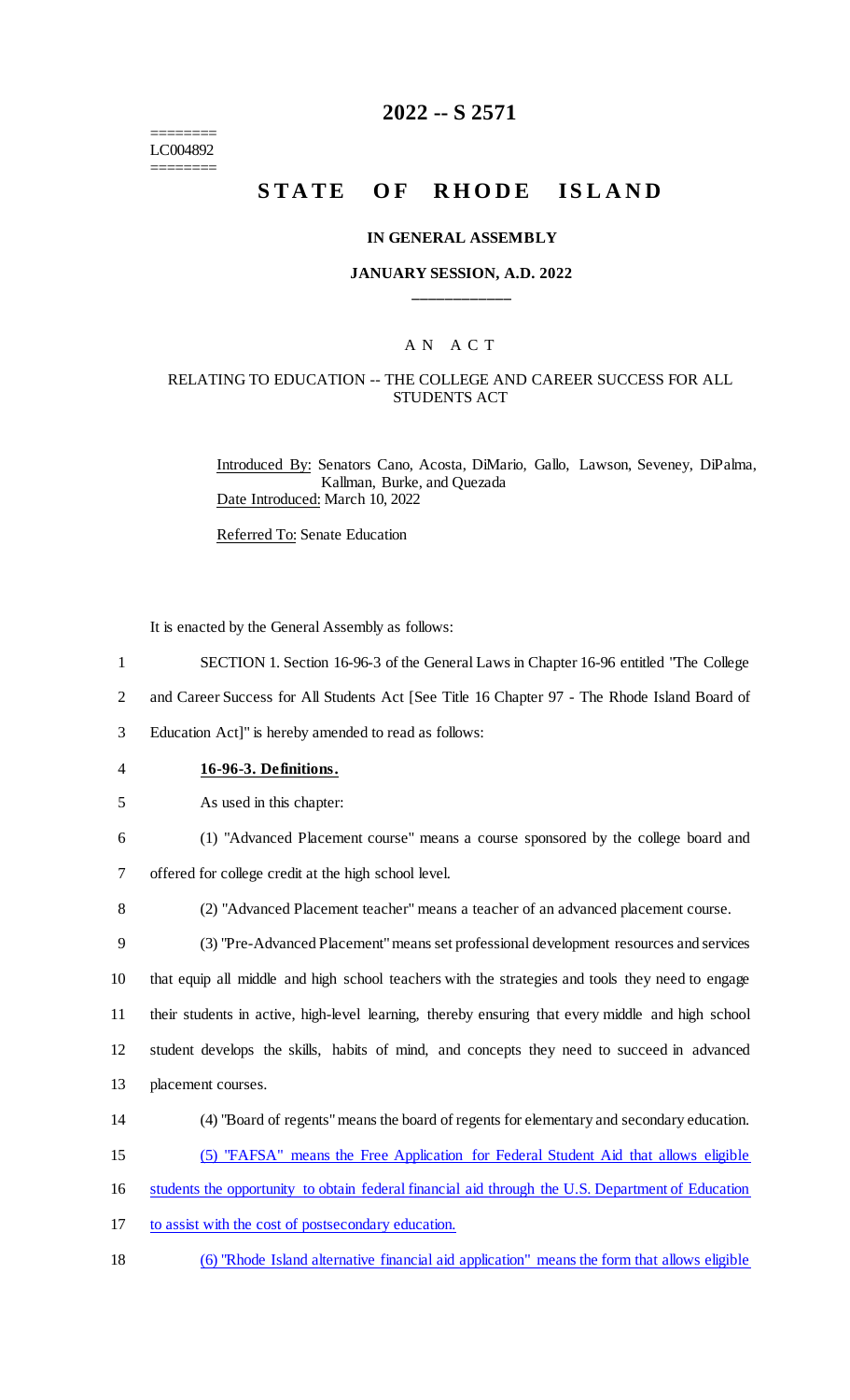students who are not permitted to fill out the FAFSA an opportunity to apply for state financial aid, regardless of their immigration status, to assist with the cost of postsecondary education.  $\left(\frac{5}{7}\right)$  "Vertical team" means a group of teachers and educators from different grade levels in a given discipline who work cooperatively to develop and implement a vertically aligned program aimed at helping students from diverse backgrounds acquire the academic skills necessary for success in advanced placement courses and other challenging courses. SECTION 2. Chapter 16-96 of the General Laws entitled "The College and Career Success for All Students Act" is hereby amended by adding thereto the following section: **16-96-6. College and Career-Ready Requirements.** (a) Beginning with the class of 2023, and except as provided in subsection (b) of this section, high school seniors in the State of Rhode Island shall do at least one of the following in order to graduate: (1) Complete a FAFSA and submit it to the U.S. Department of Education; or (2) Complete a Rhode Island alternative financial aid application, offered through the community college of Rhode Island, and submit it to the office of the postsecondary commissioner. (b) A student may graduate high school without fulfilling the requirements of subsection (a) of this section only if at least one of the following conditions is met: (1) A written waiver is provided to the student's local education agency certifying that the 19 student or their parent or legal guardian refuses to complete either of the applications identified in subsection (a) of this section. The waiver shall be submitted in a manner and form prescribed by 21 the local education agency and shall be executed by: 22 (i) A parent or legal guardian; or 23 (ii) A student who is legally emancipated; or 24 (iii) A student who has obtained the legal age of majority. 25 (2) A student's local education agency requests and receives a waiver that would exempt 26 the student from fulfilling the requirements in subsection (a) or  $(b)(1)$  of this section. The waiver shall: (i) Be submitted in a manner and form prescribed by the Rhode Island commissioner of elementary and secondary education; and (ii) Include an attestation by the local education agency that the student is not able to fulfill the requirements in subsection (a) or (b)(1) of this section due to extenuating circumstances. SECTION 2. This act shall take effect upon passage.

======== LC004892 ========